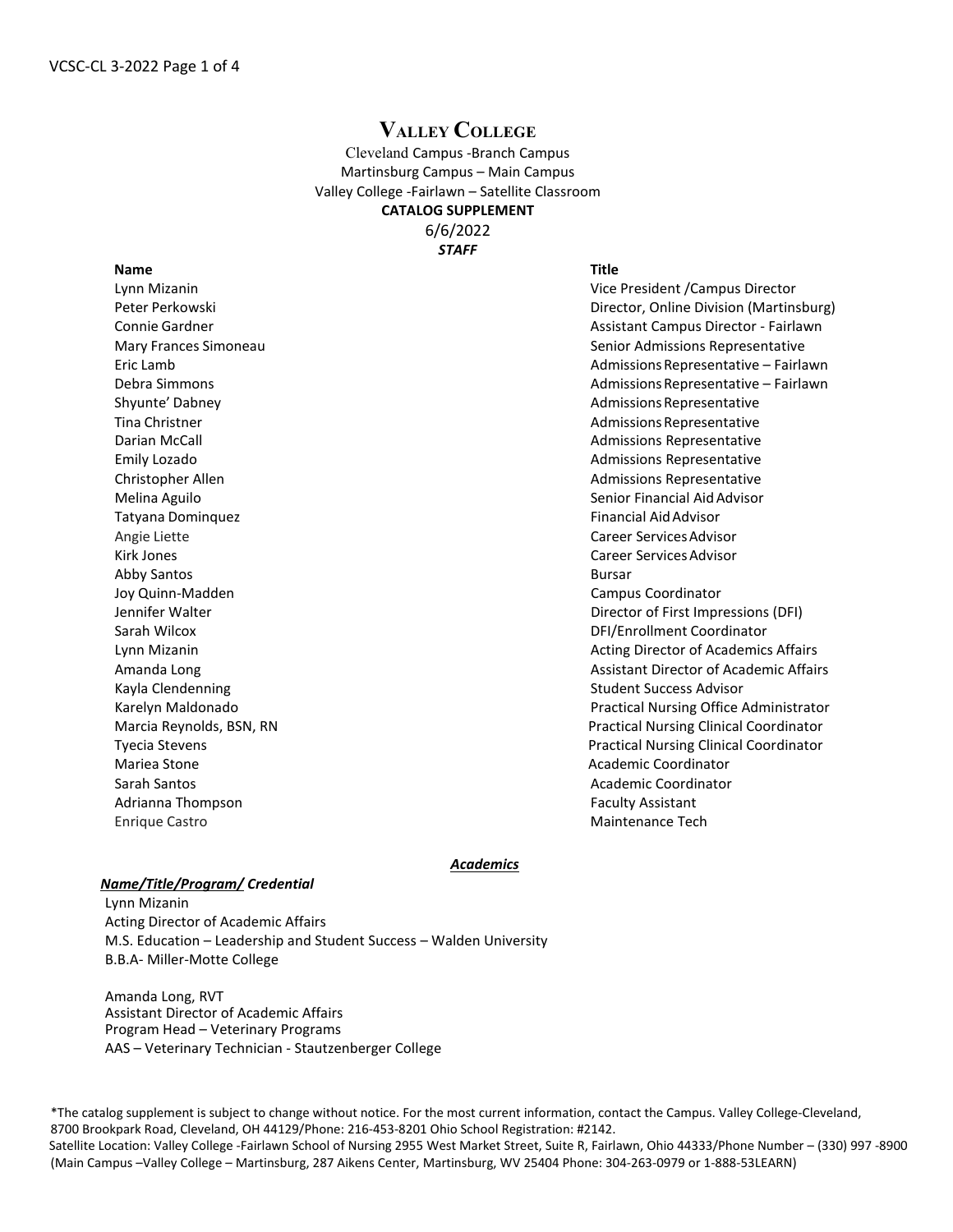| <b>Instructors</b>                                        |                                                                              |  |
|-----------------------------------------------------------|------------------------------------------------------------------------------|--|
| Kelly O'Connell. M.A.                                     | Gina Gaglione                                                                |  |
| MCA-Instructor / Full Time                                | MCA-Instructor / Full-Time                                                   |  |
| A.S. Science - Lorain County Community College            | Certificate - Medical Assistant Remington College - Cleveland                |  |
| Greta Redus, MSN, RN                                      | Jane Weller, BSN, RN                                                         |  |
| Practical Nursing Program Administrator                   | PN - Lead Instructor / Full Time                                             |  |
| PN - Instructor / Full Time                               | <b>BSN</b> - Grand Canyon University                                         |  |
| MSN - University of Phoenix                               | Diploma - Nursing - Fanshawe College                                         |  |
| MAED - University of Phoenix                              |                                                                              |  |
| <b>BSN</b> - Ursuline College                             |                                                                              |  |
| Robin Finley, MSN, RN                                     | Allison Guinta                                                               |  |
| PN - Instructor / Full Time                               | PN-Instructor / Full Time                                                    |  |
| MSN - Grand Canyon University                             | <b>BSN</b> - Youngstown State University                                     |  |
| B.S.N. - University of Phoenix                            |                                                                              |  |
| AAS - Lakeland Community College                          |                                                                              |  |
| Celina Holton, RN                                         | Mia Lewis                                                                    |  |
| PN - Instructor /Full Time                                | PN - Instructor / Part Time                                                  |  |
| Diploma - Huron School of Nursing                         | <b>BSN</b> - Villanova University                                            |  |
| AA-Nursing - Cuyahoga Community College                   |                                                                              |  |
| Diploma - Medical Assisting/Office Procedures - Polaris   |                                                                              |  |
| Career Center                                             |                                                                              |  |
| Nikia Manley, BSN, RN                                     | Angela McMahan                                                               |  |
| PN-Instructor / Full Time                                 | PN - Instructor / Partl Time                                                 |  |
| <b>BSN: Kent State University - Stark</b>                 | MSN - Chamberlain College of Nursing                                         |  |
| <b>AOS Stark State College</b>                            | <b>BSN</b> - Akron University                                                |  |
|                                                           | AAS-Nursing - Cuyahoga Community College                                     |  |
| Rebecca Piller, MSN, RN                                   | Gladys Nobles, RN                                                            |  |
| PN - Instructor / Full Time                               | PN - Instructor / Part Time                                                  |  |
| MSN - University of Michigan                              | B.S.- Nursing - Case Western Reserve University                              |  |
| <b>BSN</b> - University of Phoenix                        |                                                                              |  |
| AS- Nursing -Manetee Community College                    |                                                                              |  |
| Malinda Fortini                                           | Celina Holton, RN                                                            |  |
| PN-Instructor / Part Time`                                | PN - Instructor /Full Time                                                   |  |
| <b>BSN</b> - The University of Akron                      | Diploma - Huron School of Nursing                                            |  |
| AAS - Nursing - Lorain Community College                  | AA-Nursing - Cuyahoga Community College                                      |  |
|                                                           | Diploma - Medical Assisting/Office Procedures - Polaris Career               |  |
|                                                           | Center                                                                       |  |
| Kathleen Graton, RN                                       | Deborah Dillon                                                               |  |
| PN - Instructor / Part Time                               | PN Teaching Assistant / PT                                                   |  |
| BSN- Nursing - University of South Carolina               | Diploma - Nursing - Akron City Hospital Idabelle Firestone                   |  |
|                                                           | <b>School of Nursing</b>                                                     |  |
| <b>Richard Van Voorhis</b><br>PN - Instructor / Part Time | Sharon Coia                                                                  |  |
| BSN- Nursing - Kent State University                      | PN Teaching Assistant / PT                                                   |  |
| Michelle Piotrowski, RVT                                  | Diploma - Nursing - Aultman Hospital School of Nursing<br>Dr. Heather Izanec |  |
| Veterinary Programs - Assistant Program Head              | Doctor of Veterinary Medicine / Part-Time                                    |  |
| AST - Veterinary Technician- - Vet Tech Institute         | DMV - Tufts University Cummings School of Veterinary                         |  |
|                                                           | Medicine                                                                     |  |
|                                                           | B.A. - English -- Boston University                                          |  |
|                                                           |                                                                              |  |

<sup>\*</sup>The catalog supplement is subject to change without notice. For the most current information, contact the Campus. Valley College-Cleveland, 8700 Brookpark Road, Cleveland, OH 44129/Phone: 216-453-8201 Ohio School Registration: #2142. Satellite Location: Valley College -Fairlawn School of Nursing 2955 West Market Street, Suite R, Fairlawn, Ohio 44333/Phone Number – (330) 997 -8900 (Main Campus –Valley College – Martinsburg, 287 Aikens Center, Martinsburg, WV 25404 Phone: 304-263-0979 or 1-888-53LEARN)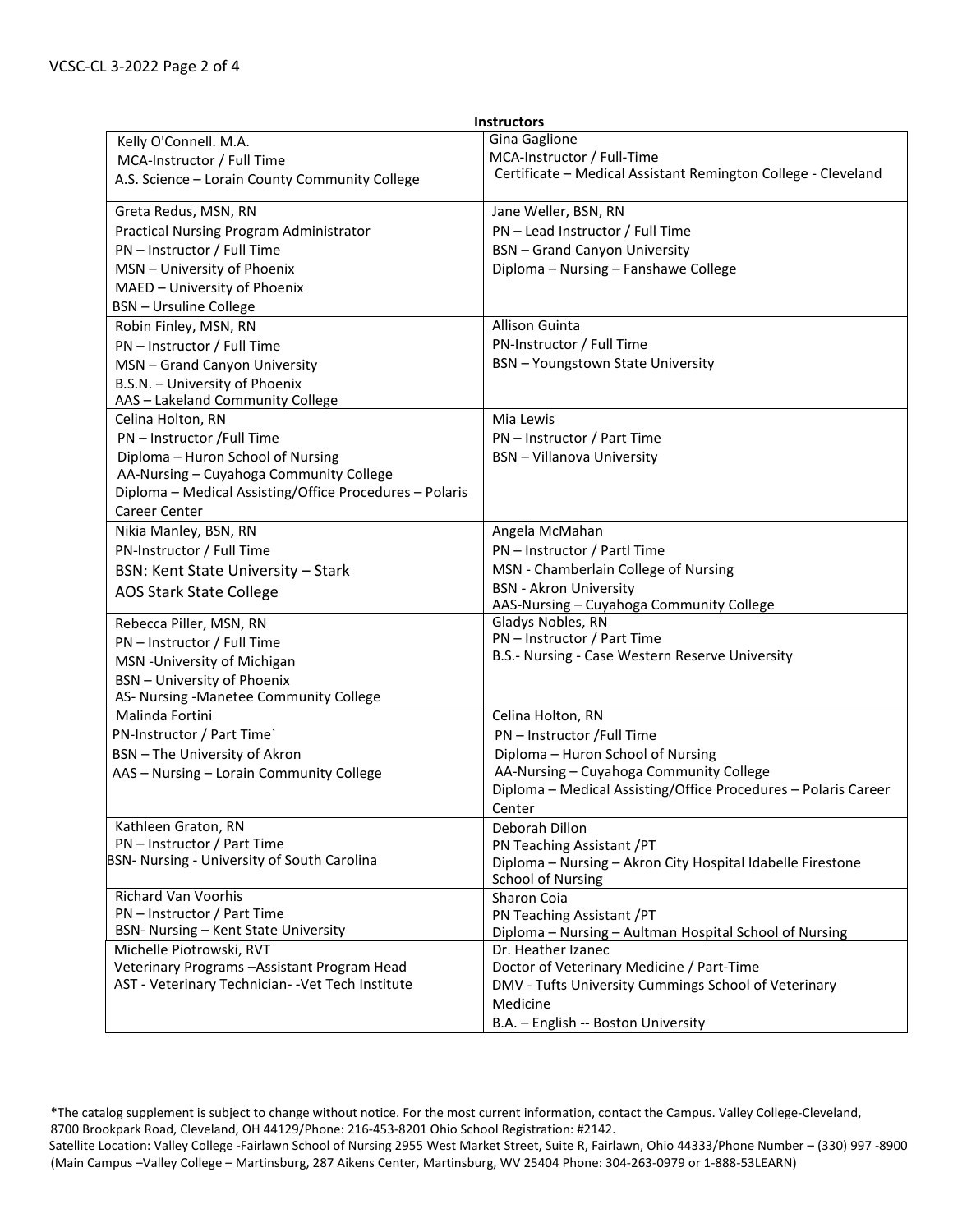| Dr. Kristin Marzin - Cawley                                | Dr. Casey McKenna                                               |
|------------------------------------------------------------|-----------------------------------------------------------------|
| Doctor of Veterinary Medicine / Full-Time                  | Doctor of Veterinary Medicine / Part-Time                       |
| DMV- Virginia-Maryland Regional College of Veterinary      | DMV - College of Veterinary Medicine                            |
| Medicine                                                   |                                                                 |
| BS- Veterinary and Biomedical Sciences, Pennsylvania       |                                                                 |
| <b>State University</b>                                    |                                                                 |
| James Krickhan, RVT                                        | Heather Findlay, RVT                                            |
| Veterinary Programs --Instructor / Full-Time               | Veterinary Programs --Instructor / Full Time                    |
| AAS - Veterinary Technology - Columbus State               | AAS - Veterinary Technician - Stautzenberger College            |
| <b>Community College</b>                                   |                                                                 |
| Samantha Kmiecik                                           | Nicole Zitello, RVT                                             |
| Veterinary Programs -- Instructor / Part Time              | Veterinary Programs --Instructor / Part Time                    |
| AAS - Veterinary Technician - Stautzenberger College       | AAS - Veterinary Technician -Stautzenberger College             |
| Linzy Stilson                                              | Diane Szarka Veterinary Programs -- Instructor / Part Time B.A. |
| Veterinary Programs --Instructor / Part Time               | Biology and Chemistry, Kent State/Bowling Green State           |
| AAS- Veterinary technology - Kent State Trumbull           | Universities Associate - Huron Road Hospital School of Medical  |
|                                                            | Technology                                                      |
| Carl Smith                                                 | James Smith                                                     |
| Commercial Driver License (CDL) Class A                    | Commercial Driver License (CDL) Class A                         |
| <b>Training Manager</b>                                    | <b>Training Manager Part Time</b>                               |
| H.S. Diploma - Parma SR High School                        | H.S. Diploma - Forrest City High School                         |
| Tom Mushe                                                  | <b>Arthur Moran</b>                                             |
| Commercial Driver License (CDL) Class A                    | Commercial Driver License (CDL) Class A                         |
| <b>Instructor Full Time</b>                                | <b>Instructor Full Time</b>                                     |
| H.S. Diploma - Newburgh Free Academy                       | High School: Central High School                                |
|                                                            |                                                                 |
| James Douglas Allan Reynolds, Jr.                          | <b>William Epling</b>                                           |
| Commercial Driver License (CDL) Class A                    | Commercial Driver License (CDL) Class A                         |
| <b>Instructor Full Time</b>                                | <b>Instructor Full Time</b>                                     |
| H.S. Diploma - Olympic High School                         | H.S. Diploma - Stow High School                                 |
|                                                            |                                                                 |
| Angela Kane                                                |                                                                 |
| Commercial Driver License (CDL) Class A                    |                                                                 |
| Instructor Full Time                                       |                                                                 |
| CDL plus endorsements - Suburban Truck Driver Training     |                                                                 |
| School                                                     |                                                                 |
| H.S. Diploma - Cambridge High School                       |                                                                 |
| Julie Boswell                                              | Magdaline Exantus                                               |
| M.A. English - Illinois State University                   | B.S. Health Services - Florida Atlantic University              |
| M.A. Education - Ursuline College                          |                                                                 |
| Adjunct Instructor                                         |                                                                 |
| Richard LeBoon                                             | Stephanie Lewis                                                 |
| MPHIL Organizational Dynamics - University of Pennsylvania | B.S. Education, Business Education - Concord University         |
| Adjunct Instructor                                         | Adjunct Instructor                                              |
|                                                            |                                                                 |
| Amanda Musser                                              | Michael Smith                                                   |
| B.S. Sports Administration - Indiana University of         | MA English and Creative Writing – Southern New Hampshire        |
| Pennsylvania                                               | M.A. History - Clemson University                               |
|                                                            | B.A. Psychology - Clemson University                            |

Adjunct Instructors assigned to teach courses are subject to change.

<sup>\*</sup>The catalog supplement is subject to change without notice. For the most current information, contact the Campus. Valley College-Cleveland, 8700 Brookpark Road, Cleveland, OH 44129/Phone: 216-453-8201 Ohio School Registration: #2142. Satellite Location: Valley College -Fairlawn School of Nursing 2955 West Market Street, Suite R, Fairlawn, Ohio 44333/Phone Number – (330) 997 -8900 (Main Campus –Valley College – Martinsburg, 287 Aikens Center, Martinsburg, WV 25404 Phone: 304-263-0979 or 1-888-53LEARN)